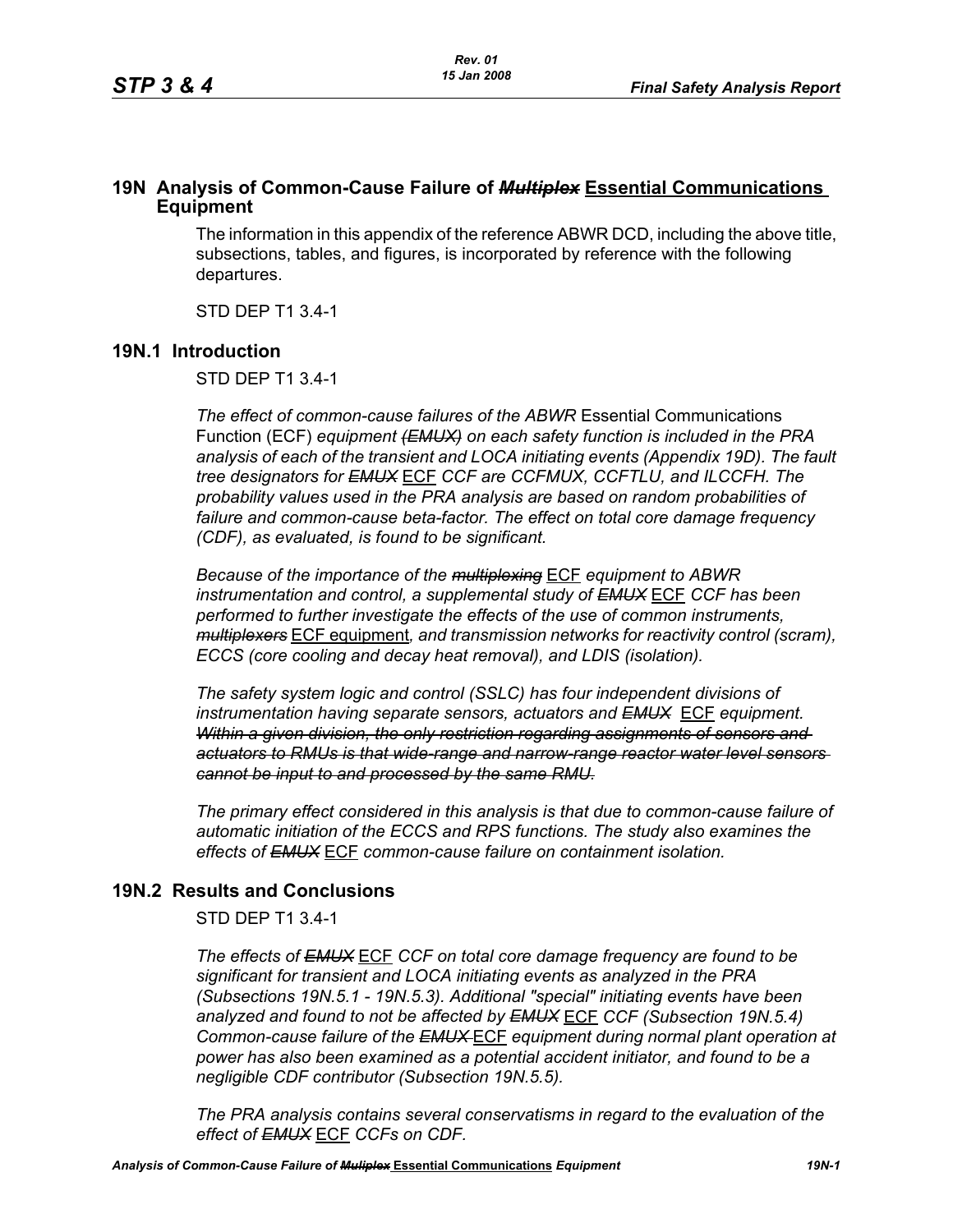"The potential causes of common failure of multiple divisions of *EMUX* ECF have been identified as the following: *RMUs* remote Digital Logic Controller (DLC) Miscalibration

*These eleven potential common causes have been examined (Subsection 19N.4) and only three of them appear to be credible:*

*(1) RMU* remote DLC *miscalibration*

*All three of these potential causes could exist across division boundaries in spite of physical separation and electrical independence. Because of the existence of these three potential causes of common-cause EMUX* ECF *failure, several precautions are being taken regarding defense against them:*

- *(1) To eliminate the RMU* remote DLC *miscalibration as a credible source of*  EMUX ECF *commoncause failure, administrative procedures will be established to perform crosschannel checking of RMU* remote DLC *outputs at the main control room SSLC instrumentation, as a final checkpoint of RMU* remote DLC *calibration work.*
- *(2) To eliminate maintenance/test error as a credible source of EMUX* ECF *commoncause failure, a thorough post-maintenance test (Subsection 7.1.2.1.6 (4), (5), (6), Protection System Inservice Testability) will be conducted using the surveillance test controller (STC) that is provided in each instrumentation division as part of the EMUX* ECF *and SSLC designs. The STC contains preprogrammed test sequences for each sensor type and each safety-related system supported by EMUX* ECF *and SSLC. The tests cannot be changed by the maintenance technician; the technician only selects which system is to be simulated. The STC then injects appropriate simulated sensor signals (traceable to and automatically checked against known standards) into the RMUs* remote I/O devices *of the EMUX* ECF*. Failure of the calibration standards is alarmed. Testing is dynamic; i.e., the STC injects ramp-type analog signals over the full range (including abnormal upscale and downscale) of the simulated transmitters and also injects pulse, contact closure or frequency-modulated signals as required by the system under test. In this way, the full transmission capability of EMUX* the ECF *and the functional control and interlock logic in SSLC are tested. Test results are monitored either at the EMUX* ECF *outputs in the control room or local area, or at the SSLC outputs, depending upon where test or maintenance was performed. The STC logs the test results, which can also be sent to the process computer or printed out. The STCs are normally off, have continuous self-test, and are operated one at a time, so they are not subject to CCFs of their own. Since the logged test results can verified independently by control room personnel, a single technician can safely maintain multiple divisions of EMUX* ECF*.*

*The test features described above check the electronic circuitry from the signal conditioning and A/D converter inputs through the digital processing electronics. Transmitter calibration and other sensor calibration activities will*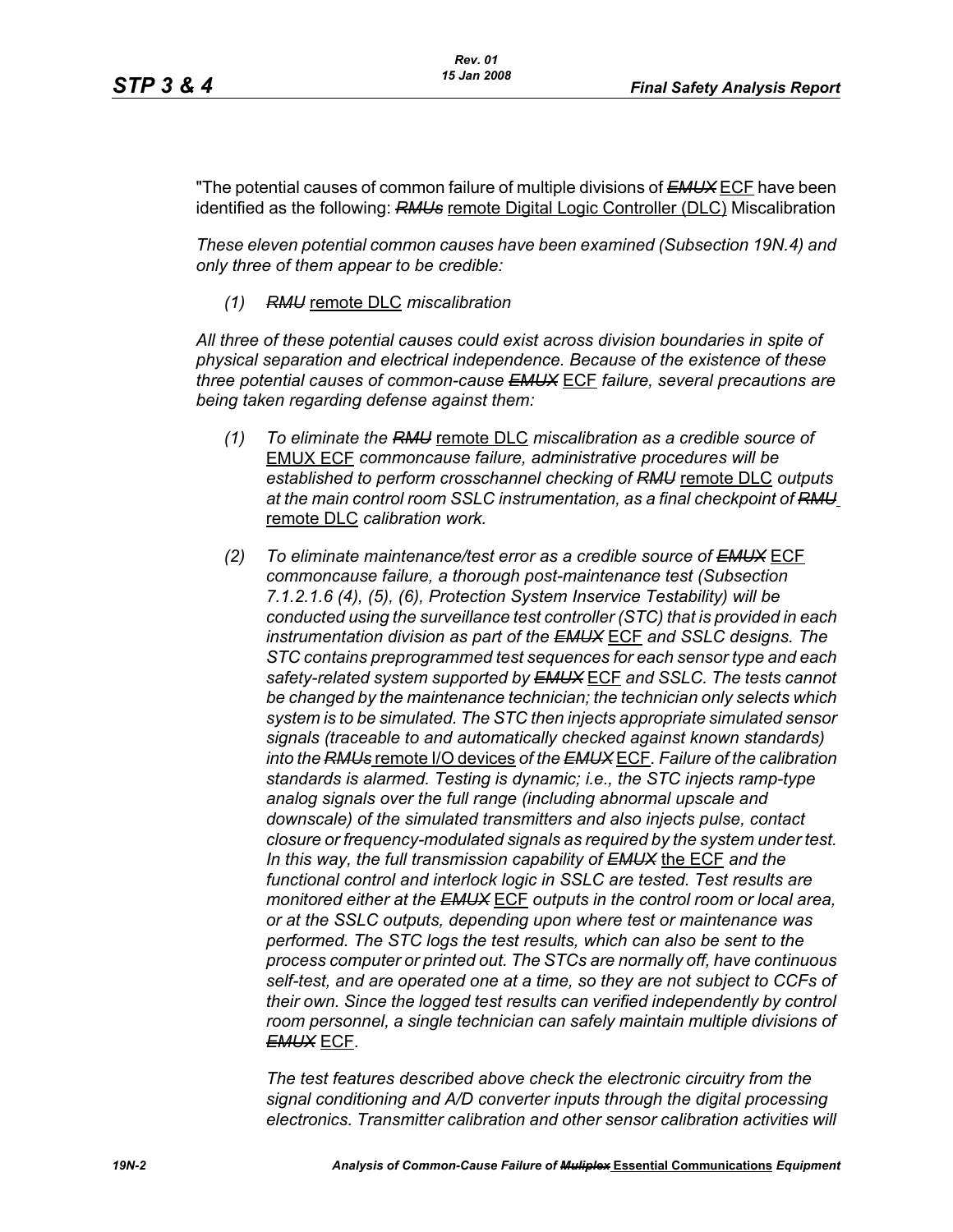*require two technicians for the four safety divisions. Each will calibrate his division to the inputs of the RMUs* remote DLCs *and then check the other's work. This will then be repeated for the remaining two divisions.*

- *(3) To prevent any unidentified EMUX* ECF *faults/failure modes (e.g., an undetected software fault) from propagating to other EMUX* ECF *divisions, so that such unidentified faults are effectively eliminated as a credible source of EMUX* ECF *common-cause failure:* 
	- *(a) Chapter 16, Plant Operating Technical Specifications will incorporate requirements on the "Limiting Conditions of Operation" and "Required Action" that must be followed in the event of a failure of a single division of EMUX* ECF *and in the event of a failure of multiple divisions of EMUX* ECF*.*
	- *(b) The plant operating procedures will include the appropriate detailed procedures necessary to assure that the ABWR plant operations are maintained within compliance with the governing "Plant Operating Technical Specifications" during the periods of divisional EMUX* ECF *failure. These will also include the appropriate symptom-based procedures to assure that adequate core cooling is maintained in the hypothetical event of an entire EMUX* ECF *failure.*

The following site-specific supplement addresses COL License Information item 19.8 This COL license information item is addressed in subsection 19.9.8.

## **19N.3 Basis for the Analysis**

The information in this appendix section of the reference ABWR DCD and all subsections is incorporated by reference with the standard departure numbered STD DEP T1 3.4-1.

### STD DEP T1 3.4-1

*The design features of the EMUX* ECF *that are of most importance to and form the basis for this analysis are the following:*

- *(1) There is complete separation of RMUs, DTMs* Remote DLCs, Control Room DLCs*, Digital* Trip Units (DTU)*,* DLCs (performing the Safety Logic Function (SLF))*, Trip Logic Units (TLU), sensors and ECCS actuators, etc., between the four safety divisions of control and instrumentation.*
- *(2) Within a given division, the only restriction regarding assignments of sensors and actuators to RMUs is that wide-range and narrow-range reactor water level sensors cannot be input to and processed by the same RMU.*
- *(3) There is separation of DTM*DTU *and TLU modules within a division along the lines of "de-energize to operate" and "energize to operate" functions, i.e., RPS, and MSIV signals are processed by different DTM*DTU *and TLU modules than the DTM and SLU* DTU and DLC *modules used for ECCS*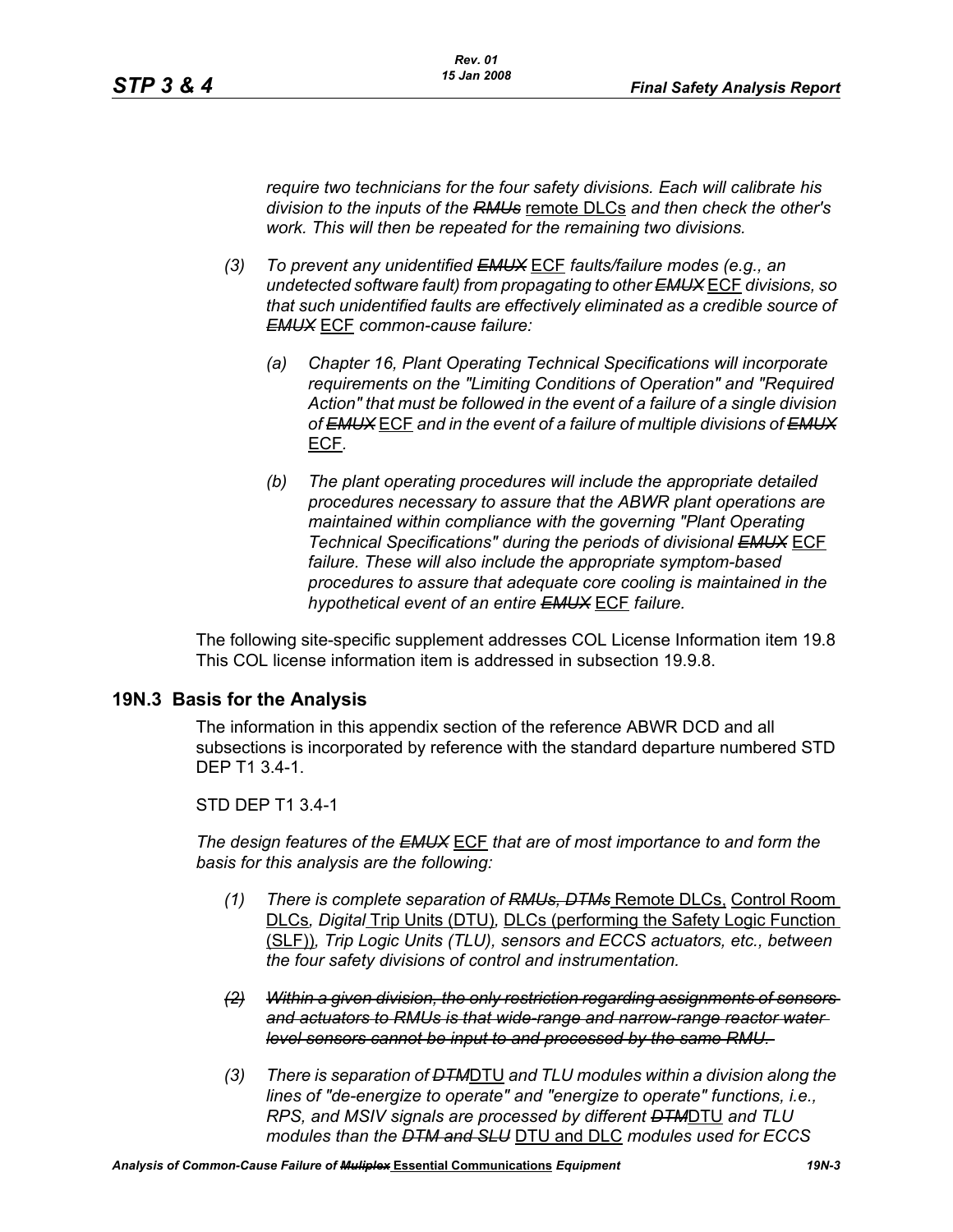*control and PCV isolation (PCV isolation is also deenergize-to-operate). The RPS/MSIV process channel is "de-energize to operate", while the ESF process channel is predominantly "energize to operate".* 

- *(4) The RMUs* remote DLCs *are connected by a separate* ECF *network (EMUX) in each division, which is a redundant or reconfigurable control data network of high reliability.*
- *(5) All data communications to and from other divisions of control and instrumentation, and all data communications to nondivisional systems are electrically isolated.*
- *(6) Comparison of a sensed input to a setpoint for generating a trip is done by aDTM* DTU*. Coincident 2/4 trip logic processing for generating a divisional output trip is done by a TLU or* DLC performing the SLF*.*
- *(7) Loss of data communications in any division to the RPS (and deenergize-to operate isolation functions) will result in a trip (and isolation, respectively) in the failed division due to the fail-safe design.*
- *(8) Manual scram is implemented by hard wire to the scram pilot valve solenoids and does not depend on the correct operation of the DTM* DTU *or TLU.*
- *(9) A bypass of the RPS output logic unit is a manual, division out-of-service bypass, which allows repair of the DTM* DTU *or TLU of that division without a half scram condition or half MSIV isolation condition. Only one division can be bypassed at a time.*
- *(10) To reduce the probability of spurious initiation of ECCS, two SLUs*DLCs *are used in parallel within a division, with 2/2 voting at of the final channel output to initiate equipment actuation* the function*.* The final vote of the system initiation signals is accomplished with non-microprocessor based equipment in the logic or with a separate actuation of system valves and pumps, where both are required to initiate coolant injection. *If one ECCS SLU is in a failed condition, it is automatically bypassed, the control room is alerted, and the remaining SLU operates with 1/1 logic until the failed SLU is restored.*
- *(11) RMUs and EMUXs* ECF modules *are* cyclically *self-tested every 15 minutes* minute, or less, *and* typically *repaired/replaced in an average time of 4 8 hours.*
- *(12) Vital plant parameters are hard-wired to the remote shutdown panel independent of EMUX* the ECF*.*

In addition to the design features listed above, the following assumptions and ground *rules also supply the basis for this analysis:*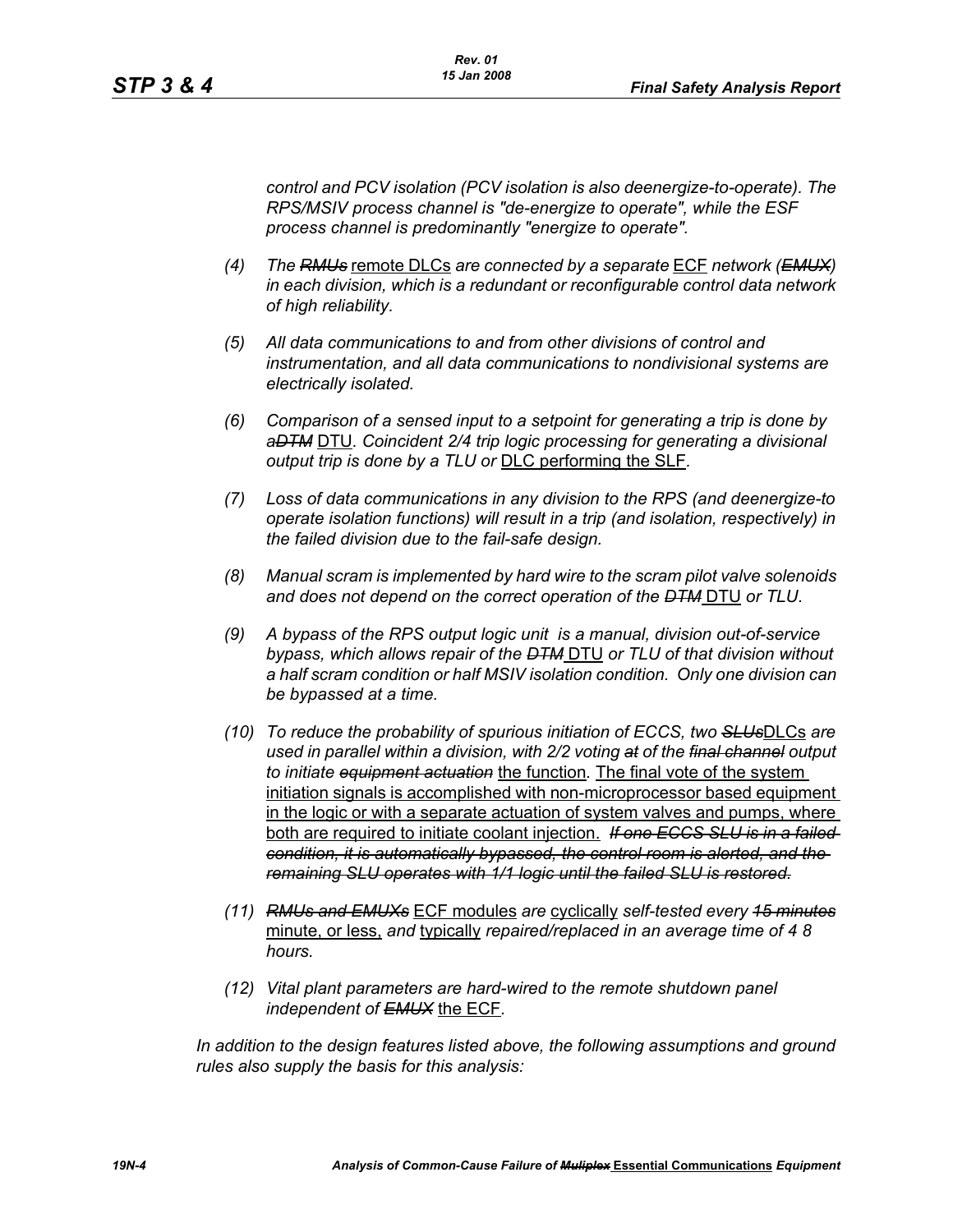- *(1) Common-cause failure of all RMUs* remote DLCs *or all EMUX* ECF networks *cannot be ruled-out as impossible or incredible. The reason for this is that several potential common causes can be postulated. (Subsection 19N.2)*
- *(2) The probability of common-cause failure of inter-divisional RMUs* remote DLCs *or EMUX* the ECF *is extremely low. The reasons for this are the common-cause defenses built into the design-physical separation, electrical separation, asynchronous operation, optical isolation, natural convection cooling ability, and the self-testing feature-in addition to the special defenses discussed in Subsection 19N.2.*
- *(3) RMUs* The SSLC channels *may be postulated to have common-cause failures of* channels configured either in *the energize-to-trip mode or the deenergize-to-trip mode, but not of both modes simultaneously.*
- *(4) EMUX* ECF *transmission may be postulated to have common-cause failures of the energize-to-trip mode only. Failure of the deenergize-to-trip mode is considered to be not possible.*
- *(5) Simultaneous failure of all RMUs* remote DLCs *or EMUXs* ECF networks *in the energize-to-trip mode would result in an automatic scram and MSIV and PCV isolation valve closure, and loss of automatic ECCS initiation capability. Some ECCS could be initiated manually from the remote shutdown panel.*
- *(6) In addition of complete failure of energize-to-trip or deenergize-to-trip functions, the RMUs* remote DLCs *may have common-cause calibration errors.*

## **19N.4 Potential Causes of and Defenses Against EMUXECF CCF**

STD DEP T1 3.4-1

The information in this appendix section of the reference ABWR DCD, including the above title and all subsections, is incorporated by reference with the standard departure numbered STD DEP T1 3.4-1.

## **19N.4.1 Earthquake**

STD DEP T1 3.4-1

*The multiplex ECF equipment consists of solid-state electro-optical modules, which are vibration and shock resistant by nature. In addition, the equipment is designed and tested to very high acceleration levels (7-10g). Earthquakes of magnitudes above 2g have never been experienced, are not expected to occur, and if they did occur would have much more serious consequences than loss of EMUX* ECF *equipment. Even allowing for magnification above ground level, earthquake does not appear to be a credible cause of concern.*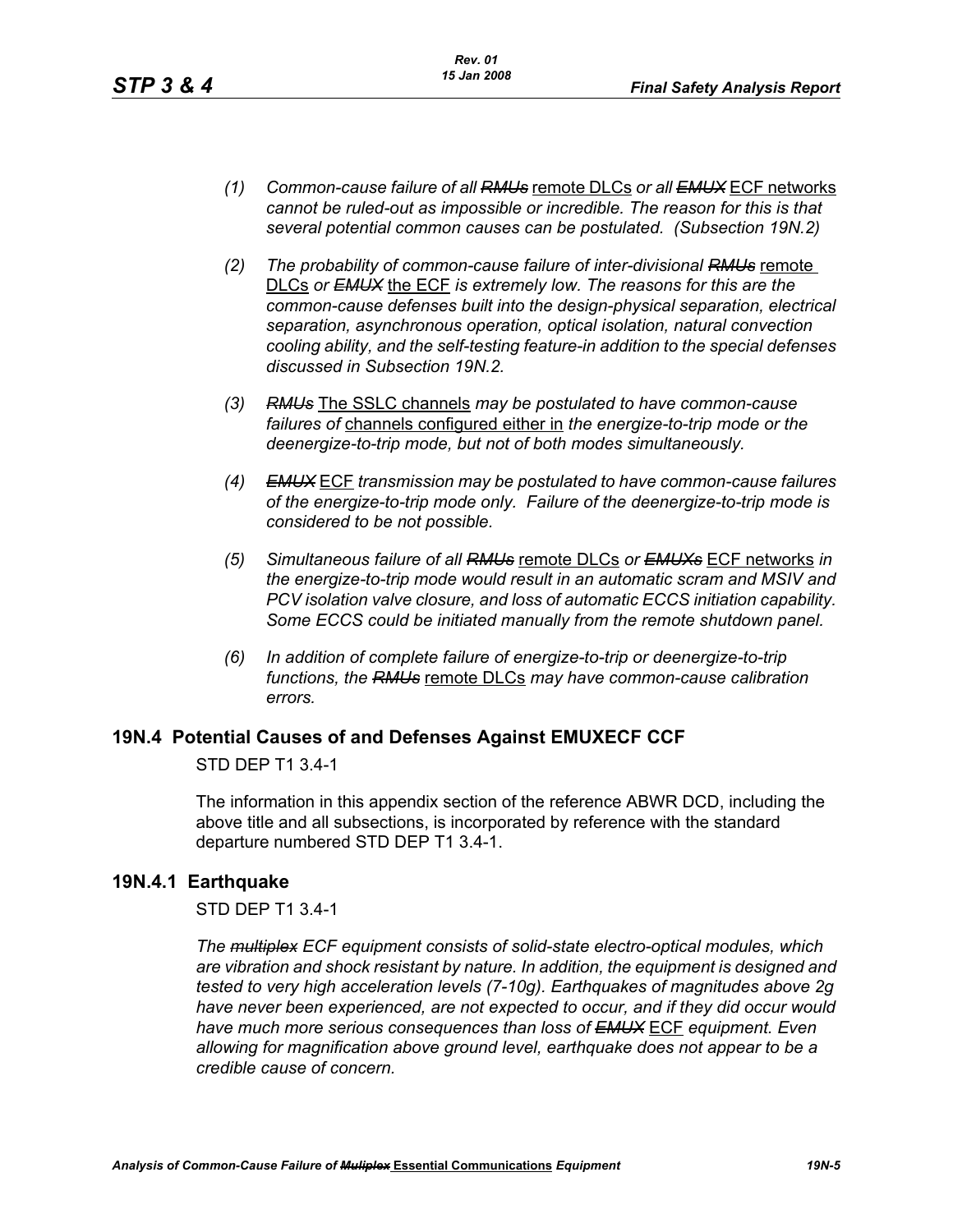# **19N.4.2 Loss of D.C. Power**

STD DEP T1 3.4-1

*Common-cause loss of DC power has been examined intensively in an EPRI analysis (Reference 19N-1). Most of the identified potential common causes were found to either result in gradual degradation and/or be self-announcing. The consequences of actual loss of all DC power would be far more serious than the loss of EMUX* ECF *equipment since most control instrumentation in the plant's safety equipment depends on DC power. (Loss of DC power is evaluated as part of the station blackout analysis of Appendix 19D.) Loss of DC power does not constitute a significant cause of common-cause EMUX* ECF *failure.* 

# **19N.4.3 Loss of Cooling**

STD DEP T1 3.4-1

*It is a design requirement that the ABWR EMUX* ECF *equipment must be capable of continuous operation at 323.15 K (50°C), and must be capable of continuous operation in its installed condition without fans. This is not a problem for present-day low-power solid-state electronic equipment, and the maximum anticipated ambient temperature is 313.15 K (40°C). Loss of cooling is not a credible common cause.* 

## **19N.4.4 Sensor Miscalibration**

STD DEP T1 3.4-1

*Sensor miscalibration does not represent a common-cause failure of EMUX* ECF *equipment per se, but is identified here because of the fact that there is a reduction in the number of sensors in the ABWR multiplexed* ECF *instrumentation configuration relative to earlier designs, and the sensors are shared between safety functions.* 

## **19N.4.5** *RMU* **Remote DLC Miscalibration**

STD DEP T1 3.4-1

*Only the analog-to-digital converters of the EMUX* ECFs *require calibration. The calibration is automatic and computer-controlled. Calibration is accomplished by comparison to voltage, resistance and time references that are verified against external laboratory standards. The EMUX* ECF *transmission equipment is selfcalibrating. The technician only initiates calibration by pushing a button. In addition, the self-test feature of the equipment detects certain types of calibration faults.* 

## **19N.4.7 Maintenance/Test Error**

STD DEP T1 3.4-1

*The EMUX* ECF *equipment has a built-in provision to prevent bypassing multiple divisions simultaneously. This feature would not prevent common maintenance or test errors that were done consecutively and were latent by nature, such as set points being erroneously set. Periodic surveillance, as required by the technical specifications,*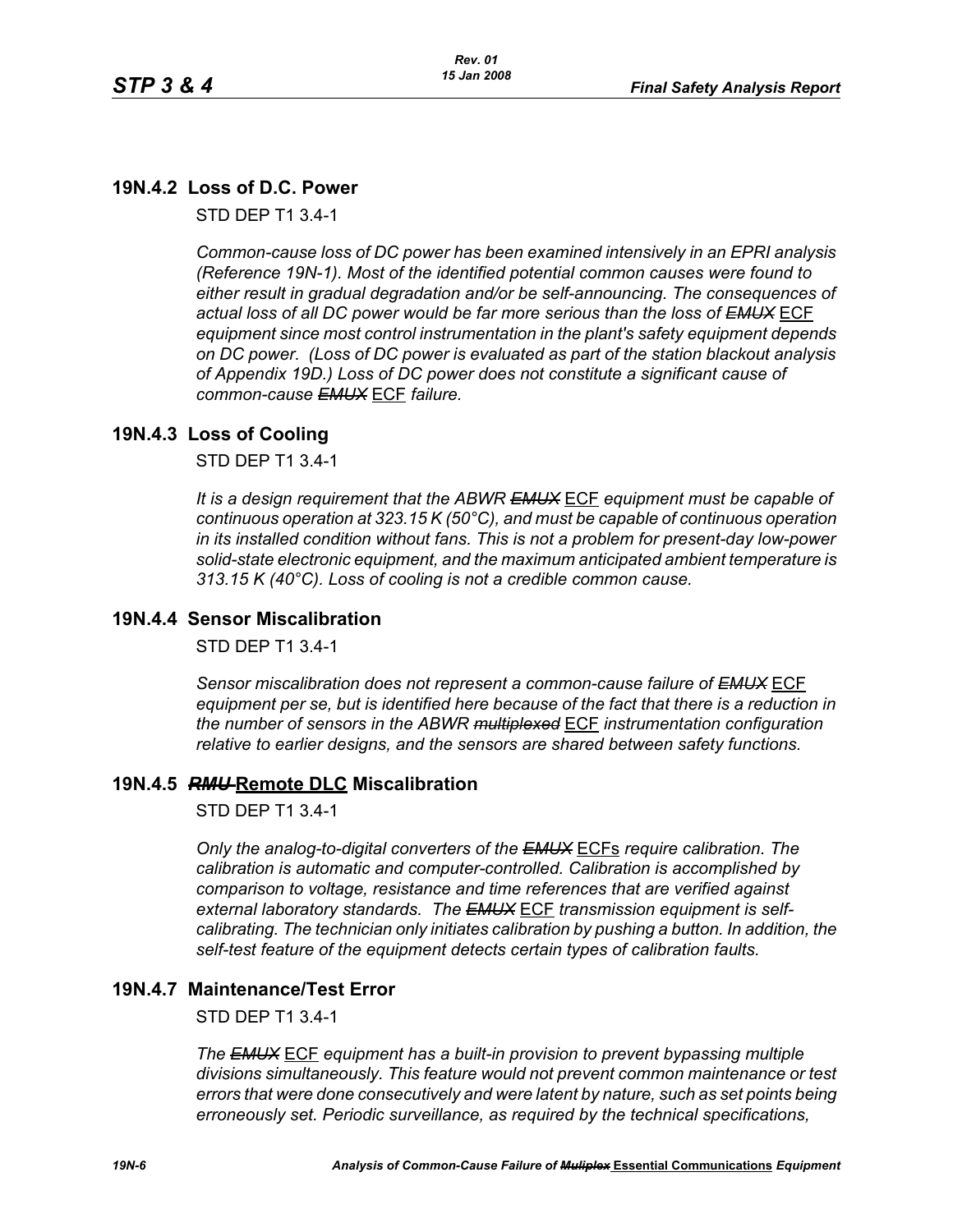*includes verification of setpoints. The self-test feature of the equipment will also identify some types of maintenances/test errors.* 

# **19N.4.9 Electromagnetic Interference (EMI)**

STD DEP T1 3.4-1

*EMI is a potential cause of failure of solid-state electronic equipment. EMI can enter a circuit through any of several paths-power supplies, adjacent equipment, adjacent cabling, or input signals. In the case of the EMUX* ECF *equipment, none of these paths would affect multiple divisions since the divisions are widely separated physically and are electrically independent. In addition, the nature of electro-optics reduces the susceptibility to EMI. Fiber-optic transmission lines are not subject to EMI and will not propagate transients between lines. EMI is not a credible common cause.* 

### **19N.4.10 Fire**

### STD DEP T1 3.4-1

*The four divisions of remote EMUX* ECF *equipment are located in separate rooms of the reactor building and are separated by barriers. The fiber optic transmission cables have fire-resistant protective covering. A localized fire would affect only one division. A more wide-spread fire might affect two divisions, but a fire large enough to affect three or four divisions would have more far-reaching effects than the loss of EMUX* ECF *transmission. Because of the physical separation, common-cause failure of remote EMUX* ECF *equipment due to fire does not appear to be a credible concern.* 

## **19N.4.11 Software**

### STD DEP T1 3.4-1

*The EMUX* ECF *equipment is programmed to perform the essential communications function, self-test, and calibration. The software that provides the programming is subject to extensive "debugging" procedures and strict quality control and test requirements (verification and validation). Nevertheless, it is not impossible that an undetected "bug" could remain. If such were the case, it would most likely affect all divisions. It would not necessarily cause all divisions to fail simultaneously. Commoncause software fault is a credible, although unlikely, possibility. To provide additional defense against software CCF, technical specification requirements and administrative procedures will be established, as discussed in Subsection 19N.2, to assure taking of appropriate action in the event of failure of individual multiplex divisions.* 

### **19N.4.12 Summary**

STD DEP T1 3.4-1

*Of the eleven potential common causes examined, only three appear to be credible:* 

*(1) RMU* remote DLC *miscalibration*

*The failure that would result in a significant contribution to core damage*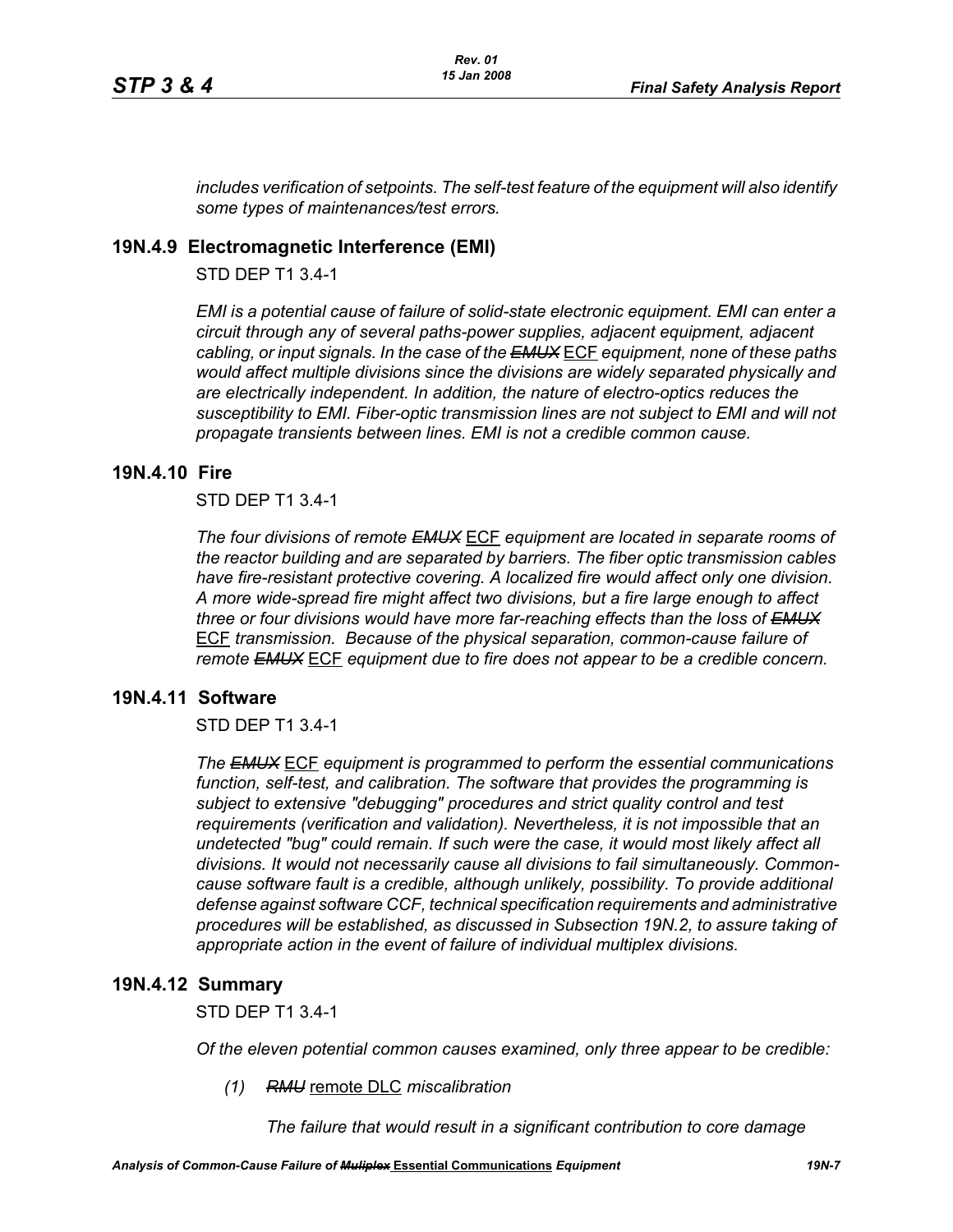*frequency would be complete failure during plant operation of three or four divisions of EMUX* ECF *that transmit signals from wide-range water level sensors. This condition could result in failure to automatically initiate ECCS. Since failure of EMUX* ECF *equipment is annunciated, the operator would be aware of the need for manual initiation of ECCS. Appropriate instrumentation and control is available at the remote shutdown panel, if needed.* 

## **19N.5 Discussion of the Effect on Core Damage Frequency**

The information in this appendix section of the reference ABWR DCD, and all subsections, is incorporated by reference with the following standard departure numbered STD DEP T1 3.4-1.

#### STD DEP T1 3.4-1

*The three primary safety functions that are necessary to prevent core damage are reactivity control, core cooling, and decay heat removal. The effects of EMUX* ECF *are included in the quantification of core damage frequency in the internal events analysis of Appendix 19D. Additional discussion is given herein to provide further information and insight into the nature of EMUX* ECF *contribution to core damage frequency. The isolation function does not contribute directly to core damage frequency and is evaluated separately in Subsection 19N.6.* 

### **19N.5.1 General Plant Transient Events**

STD DEP T1 3.4-1

*In the ABWR, automatic response of the safety functions to a plant transient producing decreasing water level is initiated by signals transmitted through the EMUX* ECF*. Initiation of ECCS and closure of some isolation valves is by the presence of an energizing signal. Initiation of RPS (scram) and MSIV and PCV closure is by a deenergizing signal or absence/loss of energization.* 

*There are four independent divisions of sensors and EMUX* ECF *equipment. Simultaneous loss of transmission capability on any two of the four divisions would result in a scram on loss of energization. Loss of transmission capability on any three divisions simultaneously would result in loss of automatic initiation of ECCS and loss of low pressure permissive signals for reactor shutdown cooling. When a single division is lost, the control room is alerted and that division is bypassed by the operator. Bypassing of a division results in that division becoming inoperative; i.e., that division cannot contribute to scram, isolation, or ECCS initiation. Technical specification requirements govern actions to be taken under those conditions.* 

*Because of the high degree of independence between divisions in the ABWR design, the probability of simultaneous failures in multiple divisions is very low. If there were no common failure cause, the random probability of failure of n divisions would be the nth power of the probability of failure of a single division. In the presence of potential common failure causes, the probability of multiple failures could increase. Potential multiple failure causes are listed in Subsection 19N.2. Defenses against these common-cause failures are discussed in Subsections 19N.2 and 19N.4. These*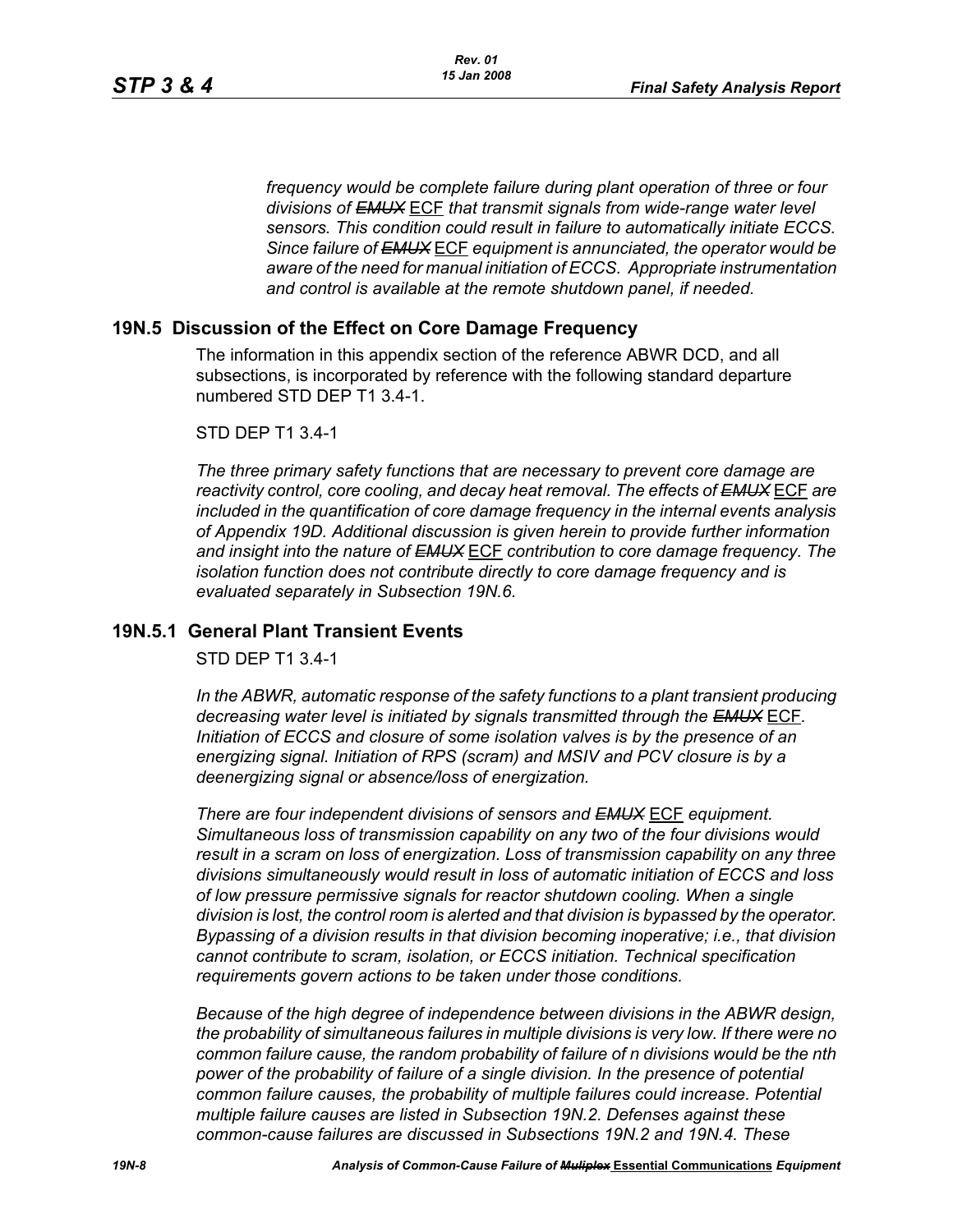*defenses provide a high degree of independence between instrumentation channels and divisions in the EMUX* ECF *control data network.* 

*The relationship of the safety function initiation and the EMUX* ECF *is depicted in a simplified event tree, shown on Figure 19N-3. This event tree is for a plant transient initiating event and loss of transmission capability from three or four divisions of EMUX* ECF *transmission of wide-range RPV water level signals. Loss of transmission of narrow-range water level sensor RMUs* remote DLCs *due to common-cause failure would not affect the results since scram would be automatically initiated by loss of energization. The purpose of this event tree is to provide a means for examining the effect of common-cause failures of safety function initiating signals. Random failures of instrumentation and failures of mechanical execution of the safety function are evaluated in Appendix 19D.*

*The first safety response to a plant transient is a reactor trip and scram. Because of the deenergize-to-trip feature, a scram would be initiated, even with a common-cause failure of all EMUX* ECF *transmission. (A loss of transmission through the EMUX* ECF *would result in a plant scram at any time, even without a plant transient. That event is evaluated in a later subsection-Subsection 19N.5.5.) Common-cause failure of transmission would also result in closure of the MSIVs.* 

*Given a successful scram, the next essential safety function is to maintain water level in the reactor pressure vessel. The limiting case for common-cause failure of the EMUX* ECF *is common-cause failure of three or four of the individual remote multiplexing units* remote DLCs *processing wide-range RPV water level signals. Since ABWR has motor-driven feedwater pumps, closure of the MSIVs would not cause loss of feedwater unless the feedwater pumps tripped because of the transient. If the feedwater pumps did not trip, RPV waterlevel could be maintained as long as there was water in the condenser hotwell. In ABWR, the condenser hotwell inventory is automatically replenished from the condensate storage tank. If the feedwater pumps were tripped, they could be started manually from the control room, since the feedwater control system is independent of the EMUX* ECF*. If necessary, sufficient ECCS pumps could be started manually from the remote shutdown panel to provide water to the RPV. Automatic initiation of ECCS would not occur because of the common-cause failure of EMUX* ECF *to transmit wide-range RPV water level signals.* 

*To manually start some ECCS pumps, the operator may have to use the remote shutdown panel, since manual start signals from the control room are normally transmitted through the EMUX* ECF *and may not be operable. The operator would have correct indication of RPV water level in the control room since water level is hard wired in addition to being transmitted through the EMUX* ECF*. He also would be aware of the reactor scram. If control is not possible from the control room, the EOPs will tell the operator to proceed to or send someone to the remote shutdown panel where true indications and means of control are supplied through independent channels. In this simplified bounding analysis, failure of the operator to manually start ECCS pumps would result in uncovering of the reactor core and eventual core damage.*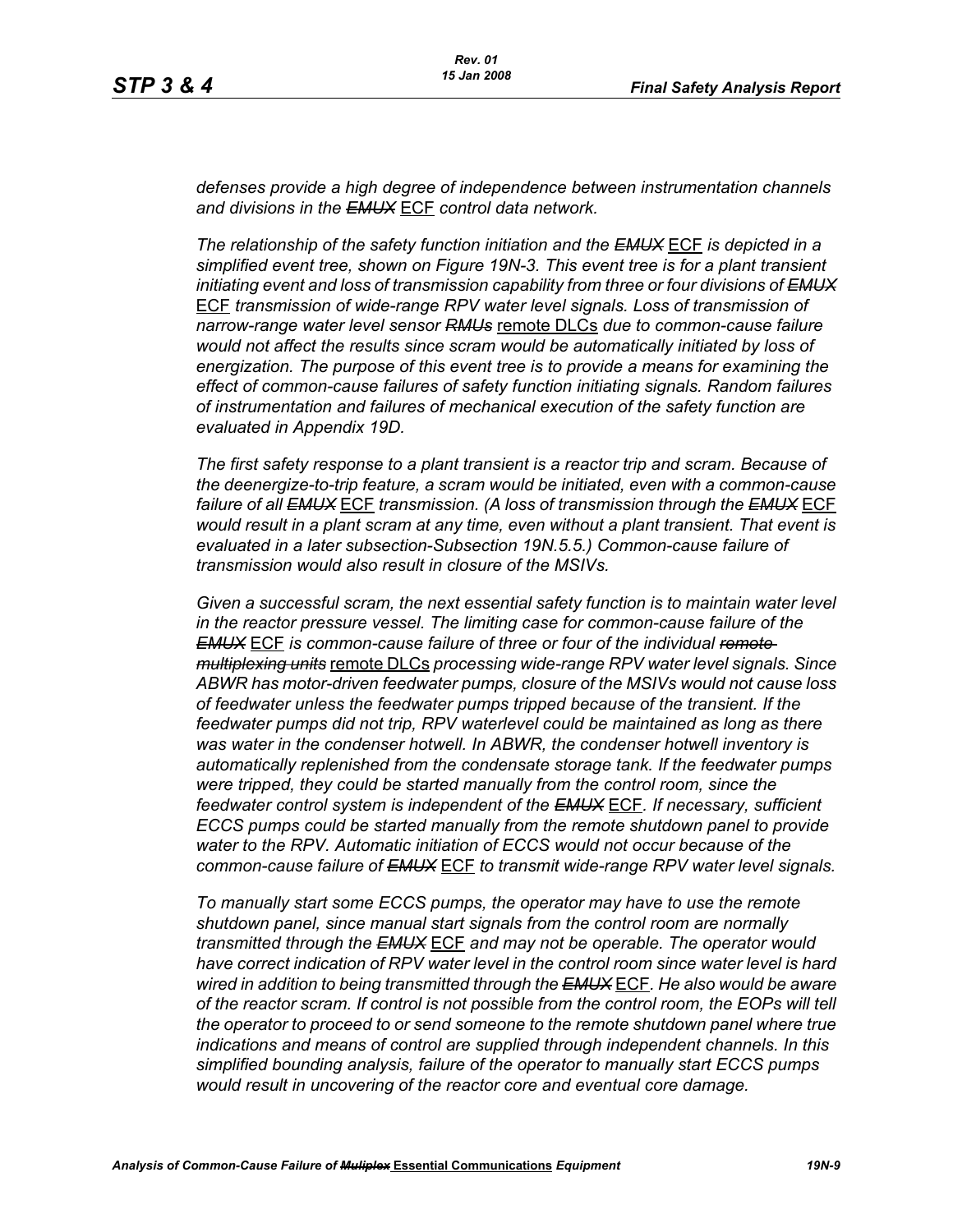*The effect of common-cause EMUX* ECF *failure on CDF is included in the quantification of the event trees in Appendix 19D for transient-initiated and LOCA events. The random unavailability of the RMUs* remote DLCs *and TLUs is derived from an expected mean time between failures and a mean time to detect and repair a failure (MTTR). The random unavailability of the ECF is derived from an expected MTBF and an MTTR. The MTBF values are estimated, based on information from the supplier. The MTTR value is based on the use of a self-test feature which detects a failure within*  one minute*, and the existence of spare replacement units on hand at the plant. The self-test feature detects most of the failures. The remaining failures are detected by surveillance testing conducted quarterly.* 

*If there were sufficient experience data for multiple failures of solid-state multiplexing equipment, the experience data would be used directly and there would be no need for use of the beta-factor model. However, there is a dearth of multiple-failure data pertaining to solid-state multiplexer equipment, particularly equipment with a self-test feature. The alternative is to evaluate or estimate the relative susceptibility of the EMUX* ECF *to multi-divisional failures through use of the beta-factor.* 

*A recent report by the Electric Power Research Institute (EPRI) (Reference 19N-1) discusses the beta-factor model and lists representative values for beta. The values*  listed generally range from 0.1 down to about 0.01, but there is no value given *specifically for solid-state multiplexing equipment. Considering the defenses in the ABWR design, particularly the self-test feature, a lower value for beta is justified and may even be conservative. The self-test feature of the EMUX* ECF *equipment provides detection of failures* within one minute*, and on-hand spare modules provides restoration of operability within* an average time of 8 hours*. This feature limits the available time for propagation of multiple failures to* an average time interval of approximately 8 *hours, and essentially eliminates several of the more likely causes of multiple failures.* 

*The ABWR PRA indicates that the total core damage frequency for the ABWR design will be very low. The PRA analysis also indicates that potential EMUX* ECF *CCFs during plant transient events are significant contributors to the low total CDF. EMUX* ECF *CCFs appear in many of the top cutsets. An importance analysis indicates that all three EMUX* ECF *CCFs have relatively high "risk achievement worth", i.e., increases in the CCF probabilities would result in significant increases in total CDF. The defenses against EMUX* ECF *CCFs in the plant design (Subsection 19N.4) and the administrative procedures prescribed in Subsection 19N.2 should prevent increases in EMUX* ECF *CCF probabilities above the values used in the PRA analysis. Conservatisms in this part of the PRA tend to somewhat overestimate the importance of EMUX* ECF *CCFs.* 

## **19N.5.2 Loss of Feedwater Event**

STD DEP T1 3.4-1

The previous analysis considered the effect of loss of transmission capability of the *EMUX* ECF*, that is, an instance where the EMUX* ECF *failed to transmit an energization signal. The reverse failure mode would be failure to lose the energization*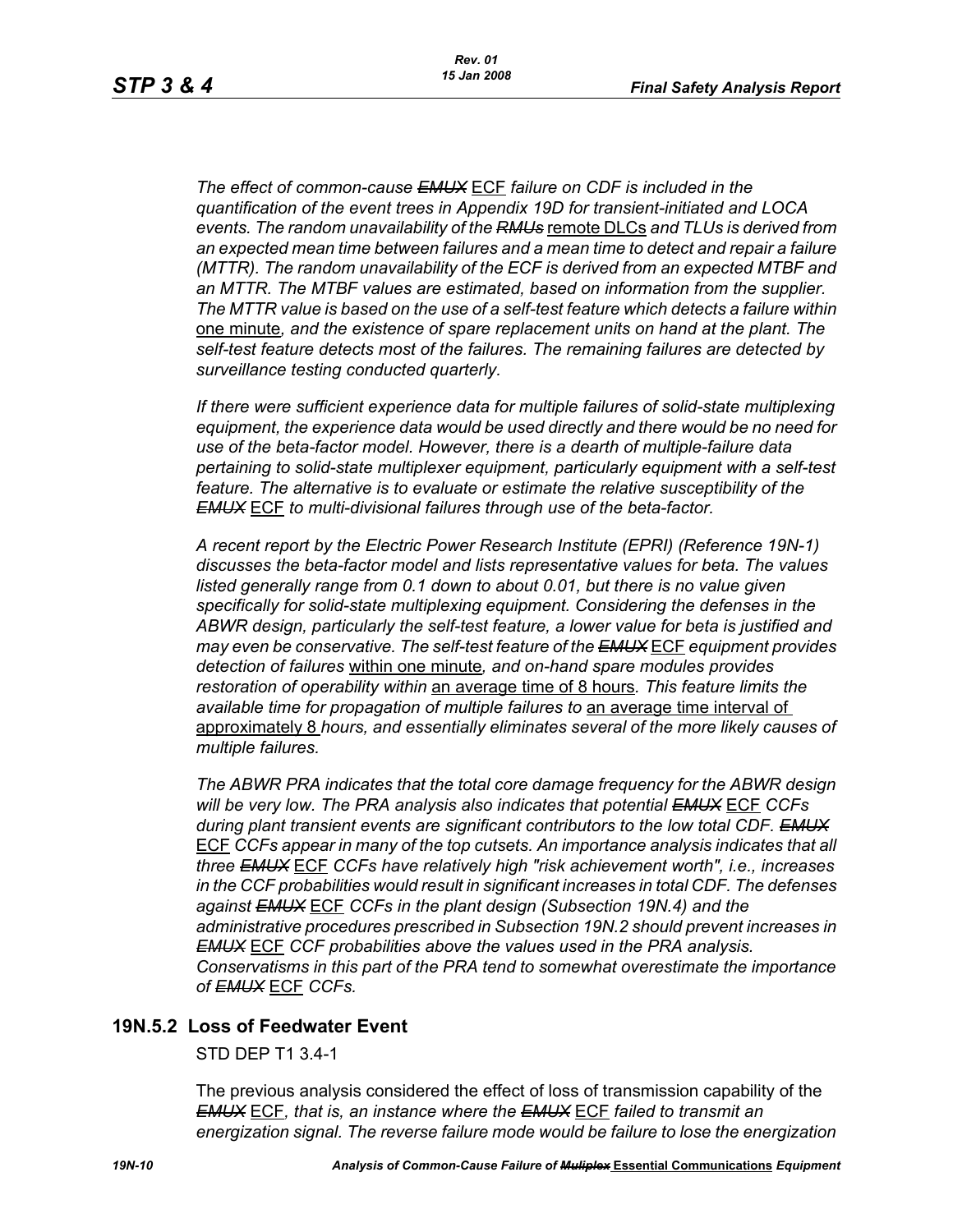*signal for RPS due to common-cause failure of the narrow-range water level sensor RMUs* remote DLCs *to properly sense a Level 3 condition. For many plant transients, automatic scram would occur due to increased neutron flux or other direct-input signals to the RPS logic. For purposes of this analysis, an initiating event is used that would require response of the narrow-range RMUs* remote DLCs *that sense a Level 3 waterlevel condition. A feedwater pump trip can be used to represent such an event.*

*The probability of common-cause failure in this mode is much lower than for the lossof-transmission mode since most of the identifiable common causes would not cause a failure in this mode. The EMUX* ECF *failure in this mode could result in failures of*  automatic scram. There is a very high probability that the operator would provide *manual scram based on independent indications of the feedwater pump trip. Since the MSIVs would not close, the power conversion system would remain in operation. Based on past operating experience, there is a high probability that the operator would recover feedwater in addition to initiating manual scram. If feedwater were not recovered before low water level (Level 2) was reached, ECCS would be initiated automatically by means of transmission through the wide-range water-level sensor RMUs* remote DLCs*.* 

*Initiation of decay heat removal would not be affected by the EMUX* ECF *failure in the deenergize-to-trip mode.*

# **19N.5.3 Loss of Coolant Accidents**

STD DEP T1 3.4-1

*Because of the low frequency of occurrence, LOCA events are very small contributors to ABWR core damage frequency. The probability of a coincidental common-cause EMUX* ECF *failure together with a LOCA is an extremely low probability event. The possibility of a common-cause EMUX* ECF *failure occurring as a result of a LOCA, where the LOCA would provide the common cause, is highly unlikely because of the locations and physical separation of the EMUX* ECF *divisions.* 

# **19N.5.4 Other Initiating Events**

STD DEP T1 3.4-1

# **19N.5.4.1 Loss of Offsite Power**

STD DEP T1 3.4-1

*Loss of all offsite power would have no direct effect on EMUX* ECF *operability since EMUX* ECF *equipment operates completely on divisional DC power. A loss of offsite power would cause a small increase in the conditional probability of loss of DC power since DC power is supplied by batteries or an AC converter-charger. The probability of loss of DC power is very low as discussed below in Subsection 19N.5.4.2.* 

# **19N.5.4.2 19N.5.4.2 Loss of DC Power**

STD DEP T1 3.4-1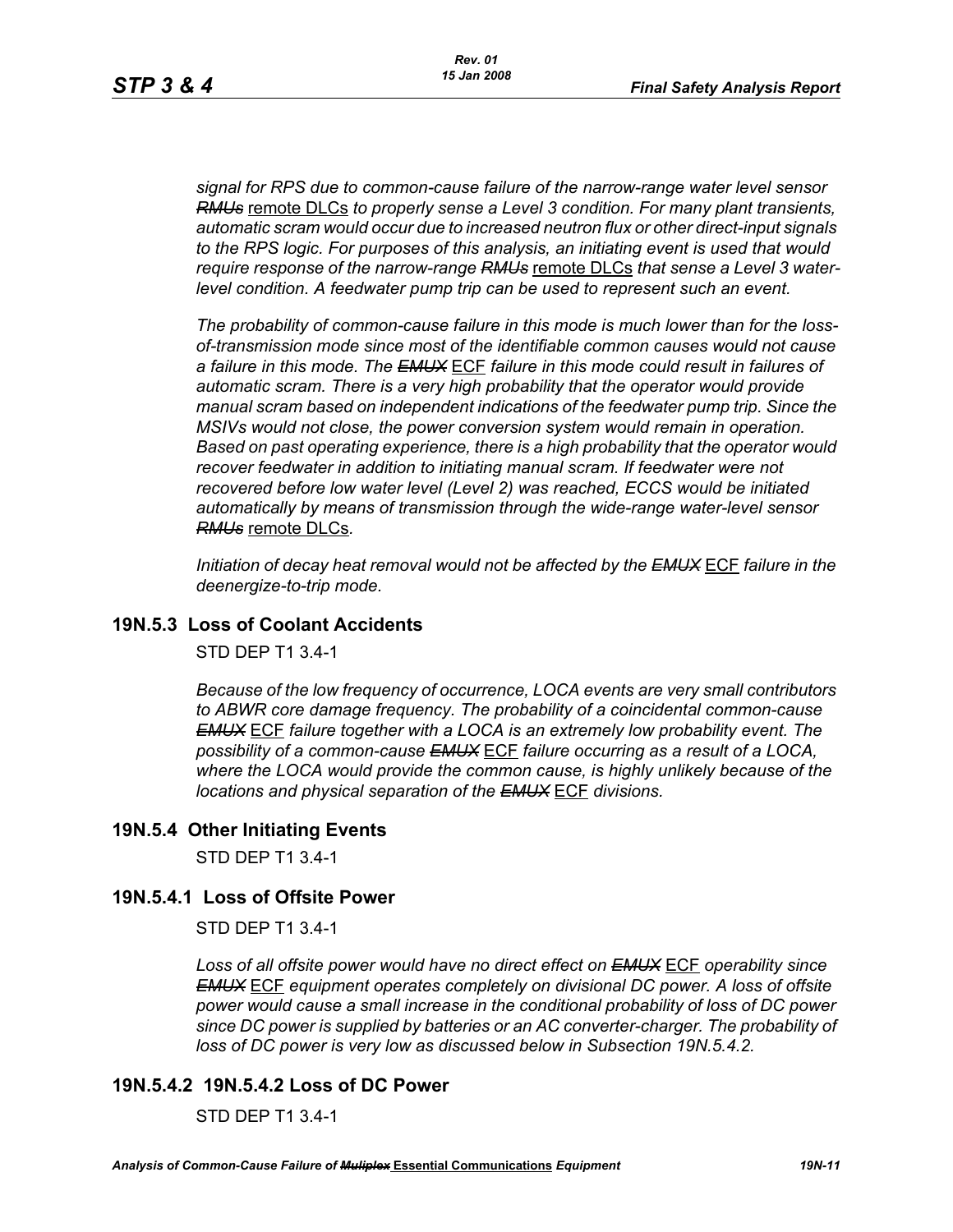*Each division of the EMUX* ECF *is powered by a division of DC power. Loss of all divisions of DC power would result in loss of EMUX* ECF *transmission capability. The annual probability of loss of DC power on one essential bus is estimated to be approximately 1.0E-3. The complete loss of DC power to all four divisions of essential power is considered to be essentially zero since the four divisions are independent, loss of DC power on any one division is alarmed, and the station batteries are routinely tested. Very few credible causes of common-cause failure of multiple DC buses have been identified (Reference 19N-1.)*

# **19N.5.4.3 Inadvertent Open Relief Valve**

### STD DEP T1 3.4-1

*An inadvertent open relief valve (IORV) as an initiating event is treated in this analysis as just another plant transient. Although the plant response is somewhat different for an IORV, there is no peculiar impact on EMUX* ECF *operation or response, and common-cause failure of EMUX* ECF *would have the same effect on plant response as it would in any other plant transient event.*

## **19N.5.4.4 Loss of Service Water**

STD DEP T1 3.4-1

*Loss of essential service water has been hypothesized and studied as an initiating event since loss of service water could disable some ECCS equipment. Service water is not used directly by any EMUX* ECF *equipment and is not used for room cooling. The effects of loss of service water on essential safety equipment is evaluated in the system fault trees of Appendix 19D.* 

## **19N.5.4.5 19N.5.4.5 Loss of Instrument Air**

## STD DEP T1 3.4-1

*Instrument air is not used by EMUX* ECF *equipment. As with essential service water, loss of instrument air would not affect EMUX* ECF *equipment or this analysis.* 

## **19N.5.5 CCF of** *EMUX* **ECF During Normal Plant Operation**

STD DEP T1 3.4-1

*Results of the above analyses indicate that common-cause failure of EMUX ECF equipment in response to a demand from a plant transient or other off-normal event is a very small contributor to core damage frequency. This subsection examines the effect of a common-cause EMUX ECF failure at a random time during normal plant operation (EMUX ECF failure as an initiating event).* 

*The limiting failure in this case would be common-cause failure of the three or four divisions of remote multiplexing units* remote DLCs *transmitting the signals from the narrow-range and wide-range water level sensors. If only the narrow-range transmission channels failed, the plant would scram on loss of energization, and ECCS would be initiated automatically through the wide-range RMUs remote DLCs. If only the*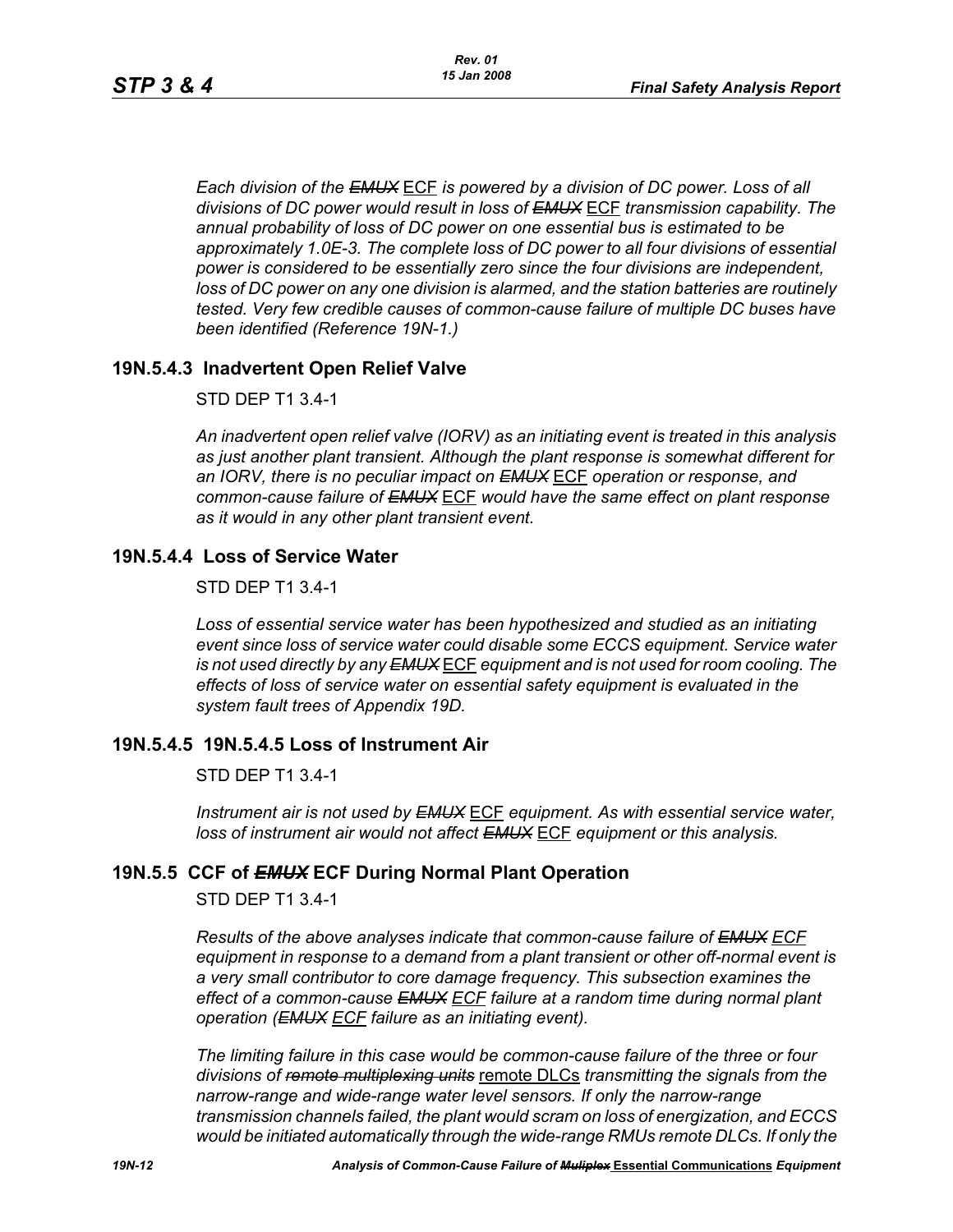*wide-range water level sensor RMUs* remote DLCs *failed, the plant would not scram from that failure alone and there would be no demand on ECCS unless a plant transient occurred. Thus, both wide-range and narrowrange RMUs* remote DLCs *must*  fail in multiple divisions to cause a condition of concern and a potential accident *initiator. In that event, the plant would scram and ECCS would not be automatically initiated.* 

*Using the beta-factor method of CCF evaluation, the expected frequency of commoncause failure of all RMUs* remote DLCs *in three or four divisions would be equal to the product of the expected frequency of random failure of a single RMU* remote DLC *and a beta-factor. In this case, the beta-factor should be lower than for the transientinitiated event since twice as many RMUs* remote DLCs *must fail; however, the assignment of a specific value to beta in this case is extremely uncertain.* 

*Because of the great degree of uncertainty in any quantitative analysis that could be performed at this level, it appears preferable (and sufficient) to make a qualitative judgement. Since two or three EMUX ECF divisions must fail in two distinct modes involving separate equipment, and they must fail in a nearly simultaneous manner, i.e., in a sufficiently short interval to not allow mitigating action to be taken, the expected frequency of occurrence must be extremely low.*

### **19N.6 Discussion of the Effect on Isolation Capability**

STD DEP T1 3.4-1

*Failure of the Leak Detection and Isolation System (LDIS) does not have a direct effect on core damage frequency. The primary purpose of the LDIS function is to isolate the*  reactor and associated primary equipment and certain fission products in the event of *a loss-of-coolant accident. A simplified event tree for a LOCA with common-cause loss of transmission capability of all RMUs* remote DLCs *is shown on Figure 19N-4. For this condition, MSIVs and PCV isolation valves would close on loss-of-signal.* 

*The largest expected initiation frequency for a LOCA is for a small LOCA. The conditional probability of common-cause unavailability of RMUs* remote DLCs *is extremely small. There is no identifiable mechanism by which the LOCA could increase the probability of common-cause RMU* remote DLC *failure.*

*One additional isolation failure event should be considered-the effect of failing to isolate in a severe accident situation with a severely damaged core. In accident sequences resulting in core damage because the operator failed to maintain water inventory to the reactor (given an EMUX ECF CCF), it is possible that he would also fail to close isolation valves.*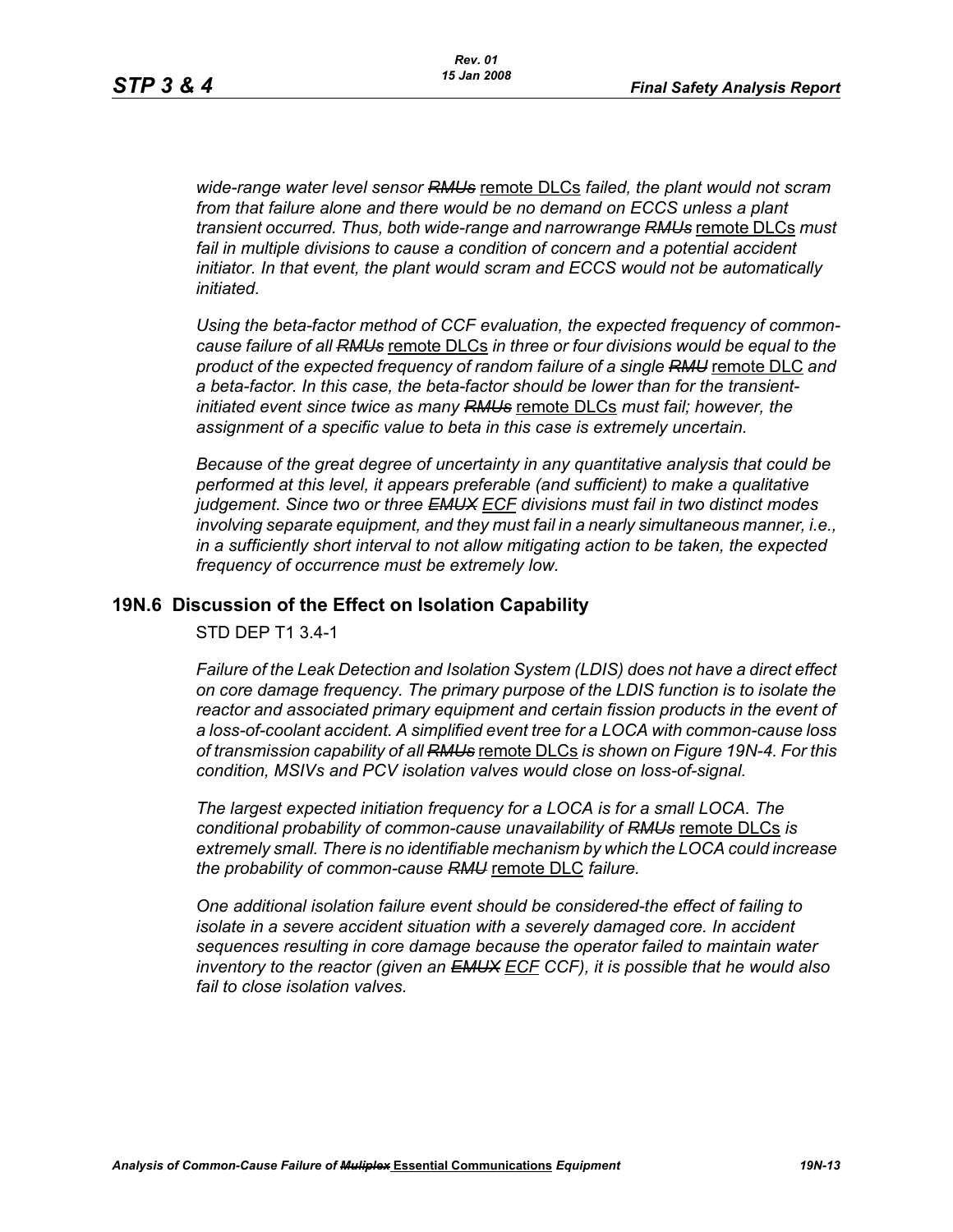### **19N.7 Summary**

STD DEP T1 3.4-1

*This analysis has focused on the use of common multiplexing* essential communications *equipment in the EMUX ECF. Because it is possible to identify feasible causes of multiple failures, the possibility of common-cause failure of identical multiplexing* ECF *units has been studied. In view of the number and types of defenses built in to the EMUX ECF design, the probability of common-cause failure should be very low. Because of the lack of multiple-failure experience data on equipment of this type, it has been necessary to predict the common-cause failure probability by use of an analytical model. The model used is a simple model-the betafactor model-that hypothesizes that common-cause failure probability is proportional to the random failure probability of a single unit. The proportionality factor is beta. The hypothesis may not be true in all cases, and there is a great deal of uncertainty in assigning a value to beta.* 

*Beta represents the fraction of total failures that would involve multiple identical units. The expected value of beta is dependent on the nature of the possible causes, how and how fast failures would propagate between units, and what defenses exist to the causes. There is no established method for quantifying these factors. In the absence of good and sufficient data, assignment of a value to beta is a matter of judgement. Values that have been used for beta range from 0.1 down to 0.001 and lower. Values of beta between 0.1 and 0.01 are common for mechanical equipment. Values below 0.01 are more common for instrumentation. The value used in the analysis of Appendix 19D may be conservative, considering the defenses in the ABWR EMUX ECF design.* 

*Using a conservative value for EMUX ECF beta, the results of the Appendix 19D analysis show that use of the ABWR ECF shared-sensor configuration results in very little contribution to core damage frequency in response to demands from plant transients or off-normal events. This is because of the high availability on demand of the limiting equipment, the RMU* remote DLCs*. The high availability of the RMU* remote DLCs *is due to the self-test capability and the resulting short mean time to detect and recover from a failure. This same selftest feature is the best protection against common-cause failures, since multiple failures must all occur within an average time interval of* approximately 8 *4.25 hours. This study tends to confirm the conclusions of the Appendix 19D analysis in regard to the effect on CDF of EMUX ECF CCF in response to transient and LOCA initiated events.*

*Also of potential concern is common-cause failure of EMUX ECF as an initiating event. The EMUX ECF must be available at all times when the plant is operating because of the "failsafe" (deenergize-to-trip) design for scram and MSIV closure. A simultaneous common-causefailure of two EMUX ECF divisions at any time during plant operation would result in a plant trip, even though all plant parameters were normal. In a sense, this is a "false alarm" that results in a scram, which is a potential accident initiating event. If the third and/or fourth division of EMUX ECF equipment also failed simultaneously, there could be a loss of automatic initiation of ECCS.*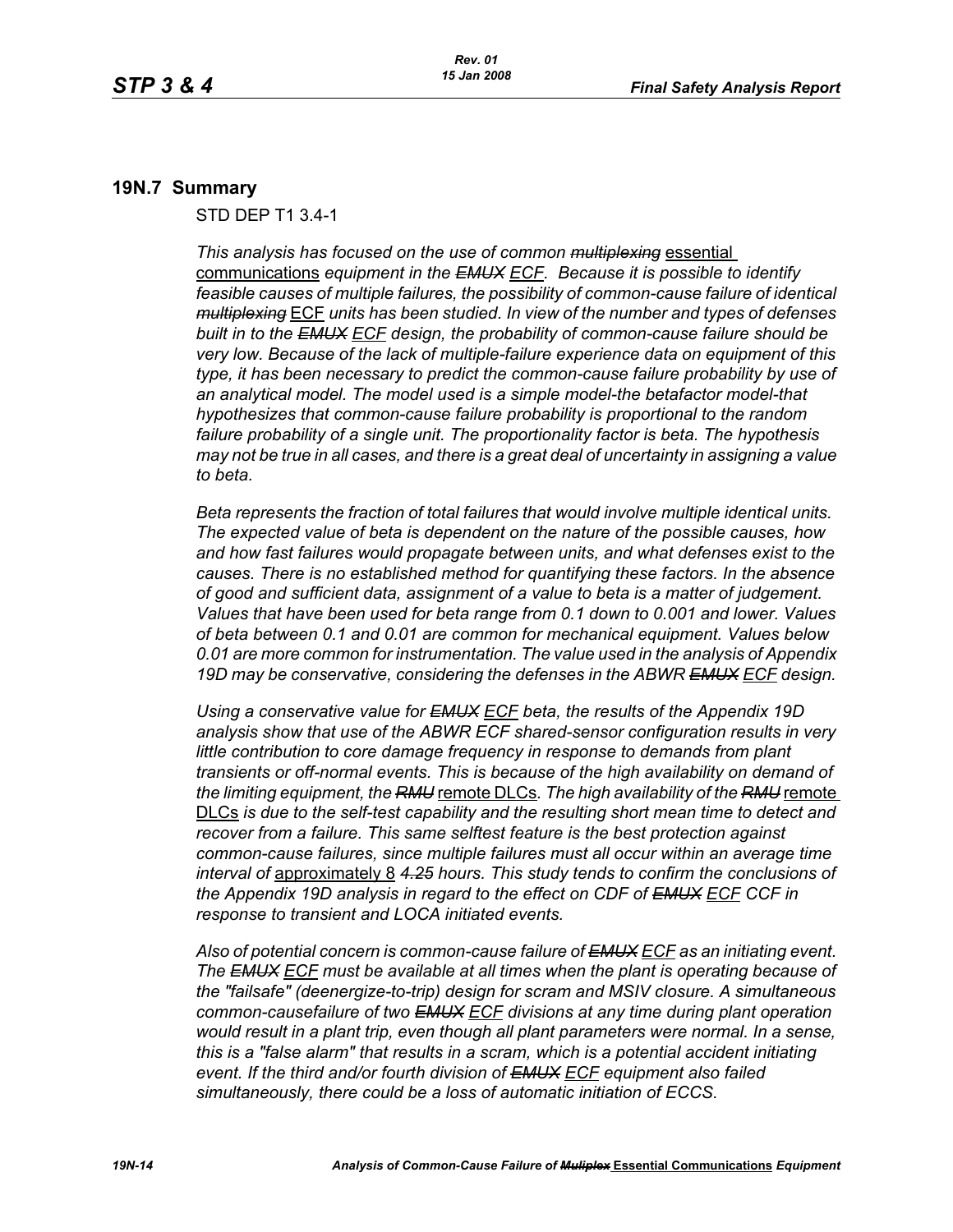*The expected frequency of occurrence of common-cause EMUX ECF failure during normal operation is a function of the EMUX ECF reliability, including D.C. power reliability. Fast recovery time due to the EMUX ECF self-test feature does not help if two divisions fail simultaneously, since a plant trip is immediate. (The self-test feature is a major defense if the CCFs do not occur simultaneously.) The probability and expected frequency of occurrence of such an event is extremely low. Administrative controls will be imposed to minimize the probability of progressive common-cause failures. With the present design, the frequency of occurrence can be further reduced only by increasing the reliability of the remote multiplexing unit* remote DLC*.* 

*One type of administrative action that will effectively eliminate several common causes including software faults is establishment of required action to be taken in the event of functional failure of a single EMUX ECF channel during plant operation. The action to be taken in the event of functional failure of an EMUX* an ECF *channel during plant operation is to re-establish operability and determine the cause of the failure as soon as possible. During the period of repair/replacement and diagnosis, the remaining channels are monitored closely. In the event of a second channel failing before the first channel is restored, the safest available action is immediately taken as prescribed by technical specifications and/or emergency operating procedures.* 

*The sensitivity of core damage frequency to EMUX ECF MTBF and beta can be seen from the event tree of Figure 19N-3. The RMU* remote DLC *CCF probability or frequency is a direct function of both of these reliability elements. In turn, the core damage frequency is directly proportional to the RMU* remote DLC *CCF probability and the initiating event frequency. If the RMU* remote DLC *MTBF was twice as high, the core damage frequency would be reduced by half. In like manner, uncertainty in the initiating frequency propagates directly into uncertainty in CDF.*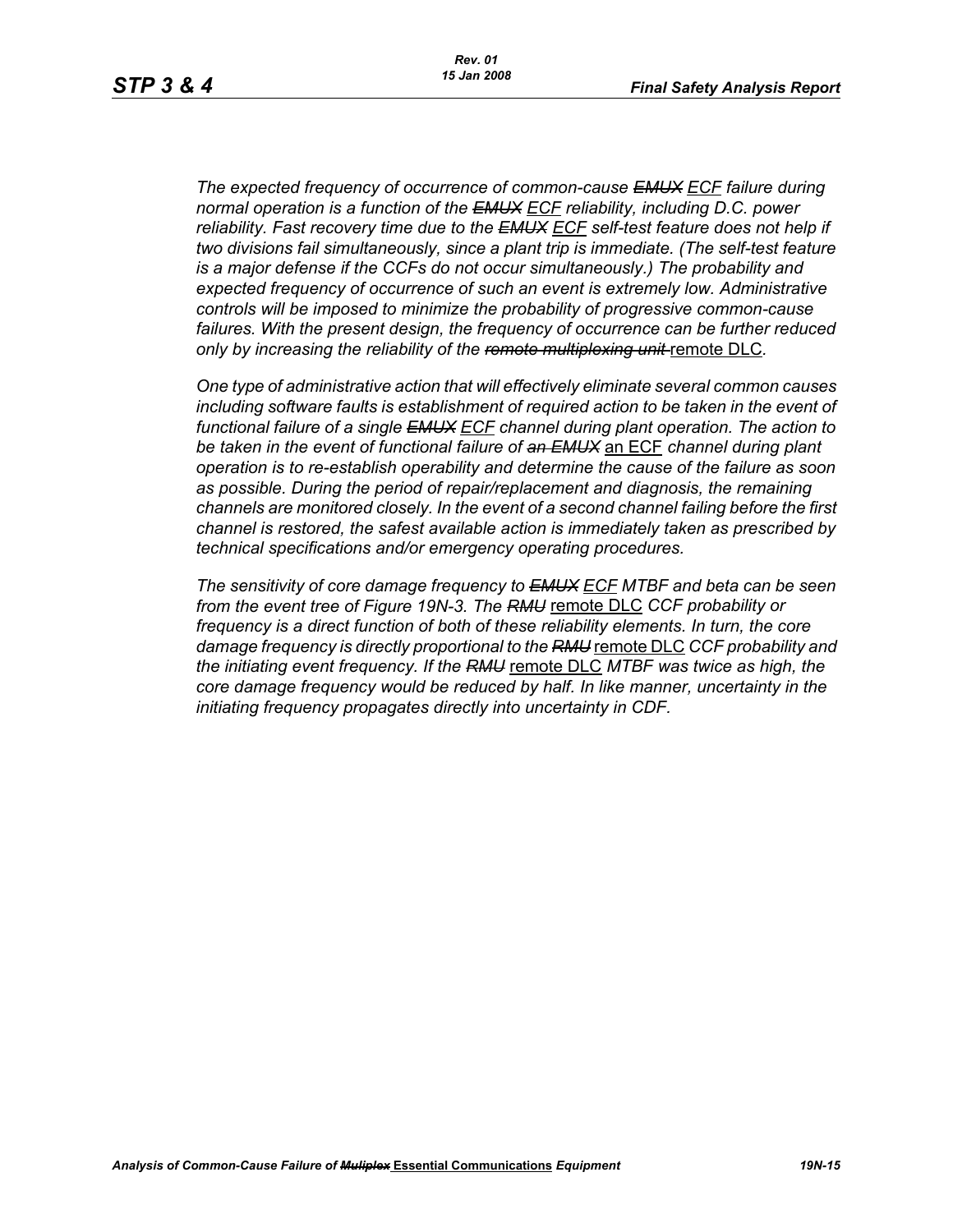## **Figure 19N-3 Event Tree for Analysis of Common-Cause Failure of** *EMUX***ECF**

STD DEP T1 3.4-1

There is no logic change to this Event Tree. The changes are limited to nomenclature as listed below:

- **EMUX ECF TRANSMISSION**
- CCF of **EMUX** ECF<sup>\*</sup>
- \* COMMON-CAUSE FAILURE OF *REMOTE MULTIPLEXING UNITS,*  ESSENTIAL COMMUNICATIONS FUNCTION*, OR TRIP LOGIC UNITS* (ECF, remote DLC, control room DLC, DTU, DLC performing SLF, TLU)